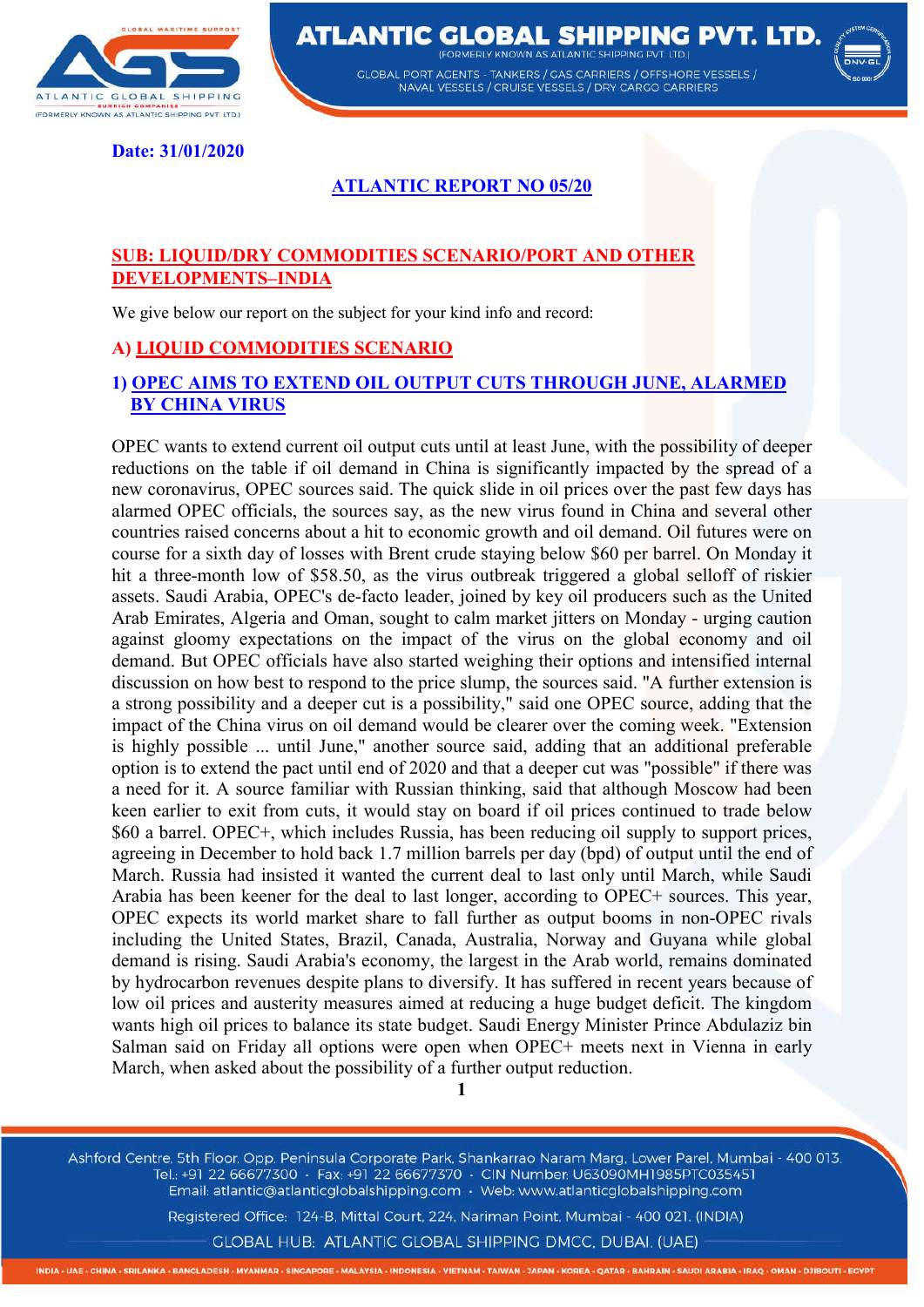

**ATLANTIC GLOBAL SHIPPING PVT. LTD. EODMEDIV KNOWN AS ATLANTIC SHIDDING BVT LTD.** GLOBAL PORT AGENTS - TANKERS / GAS CARRIERS / OFFSHORE VESSELS / NAVAL VESSELS / CRUISE VESSELS / DRY CARGO CARRIERS



### **2) QATAR NOT INCLINED TO LOWER LNG PRICES TO INDIA**

Qatar, the largest source of liquefied natural gas (LNG) for India currently, is not too keen to renegotiate the pricing of its long-term supply contract with India, Qatari Energy Minister Saad Sherida al-Kaabi said on Monday. Al-Kaabi, who also serves as chief executive at Qatar Petroleum, is on a visit to India, where India's Minister of Petroleum, Dharmendra Pradhan, said earlier on Monday that his country would like to renegotiate the prices in its long-term supply contract with Qatar. The two ministers "explored ways to make LNG more affordable for a price sensitive market like India, especially in our long-term contact," Pradhan said on Twitter after a meeting with the Qatari minister. "Qatar is our largest source of LNG. India's appetite for energy, particularly gas is increasing considerably. We see an enormous potential to further expand India-Qatar energy ties and also expect to increase our bilateral engagements beyond buyer-seller relationship," the Indian minister added. India currently imports around 8.5 million tons of LNG from Qatar under long-term supply deals, according to Reuters estimates. But spot LNG prices for the fuel delivered at Indian ports are currently around half the price compared to that in the long-term supply contracts. So Qatar's LNG prices under long-term supply contracts are now much less appealing to India, which has set a goal to more than double the share of natural gas in its energy mix by 2030. The surge in India's energy requirements will not be incremental but exponential. India is rapidly expanding its gas infrastructure to cater to the needs of nearly 70% of our population. An estimated investment of \$60 billion is lined up in building the gas infrastructure. Last month, the minister said that India would surpass China to become the world's largest energy growth driver by 2030. India aims to move to a gas-based economy and looks to invest around \$100 billion in energy infrastructure, including renewables.

#### **B) DRY COMMODITIES SCENARIO**

#### **1) INDIA'S CRUDE STEEL OUTPUT RISES 1.8 PC TO 111.2 MT IN 2019: REPORT**

India''s crude steel output increased marginally by 1.8 per cent to 111.2 million tonnes (MT) in 2019, according to World Steel Association.The country''s crude steel production was at 109.3 MT in 2018, the global body said in its latest report. "India''s crude steel production for 2019 was 111.2 MT, up 1.8 per cent on 2018," it said, adding that the global crude steel production was at 1,869.9 MT in 2019, up by 3.4 per cent compared to 2018. Further, the report said that crude steel output contracted in all regions in 2019 except in Asia and the Middle East. Asia produced 1,341.6 MT of crude steel in 2019, an increase of 5.7 per cent compared to 2018. China''s output in 2019 was at 996.3 MT, up by 8.3 per cent on 2018. The country''s share of global crude steel production increased from 50.9 per cent in 2018 to 53.3 per cent in 2019. Japan produced 99.3 MT in 2019, down 4.8 per cent compared to 2018. South Korea produced 71.4 MT of crude steel in 2019, a decrease of 1.4 per cent when compared to 2018.

**2**

Ashford Centre, 5th Floor, Opp. Peninsula Corporate Park, Shankarrao Naram Marg, Lower Parel, Mumbai - 400 013. Tel.: +91 22 66677300 · Fax: +91 22 66677370 · CIN Number: U63090MH1985PTC035451 Email: atlantic@atlanticglobalshipping.com · Web: www.atlanticglobalshipping.com

Registered Office: 124-B, Mittal Court, 224, Nariman Point, Mumbai - 400 021, (INDIA)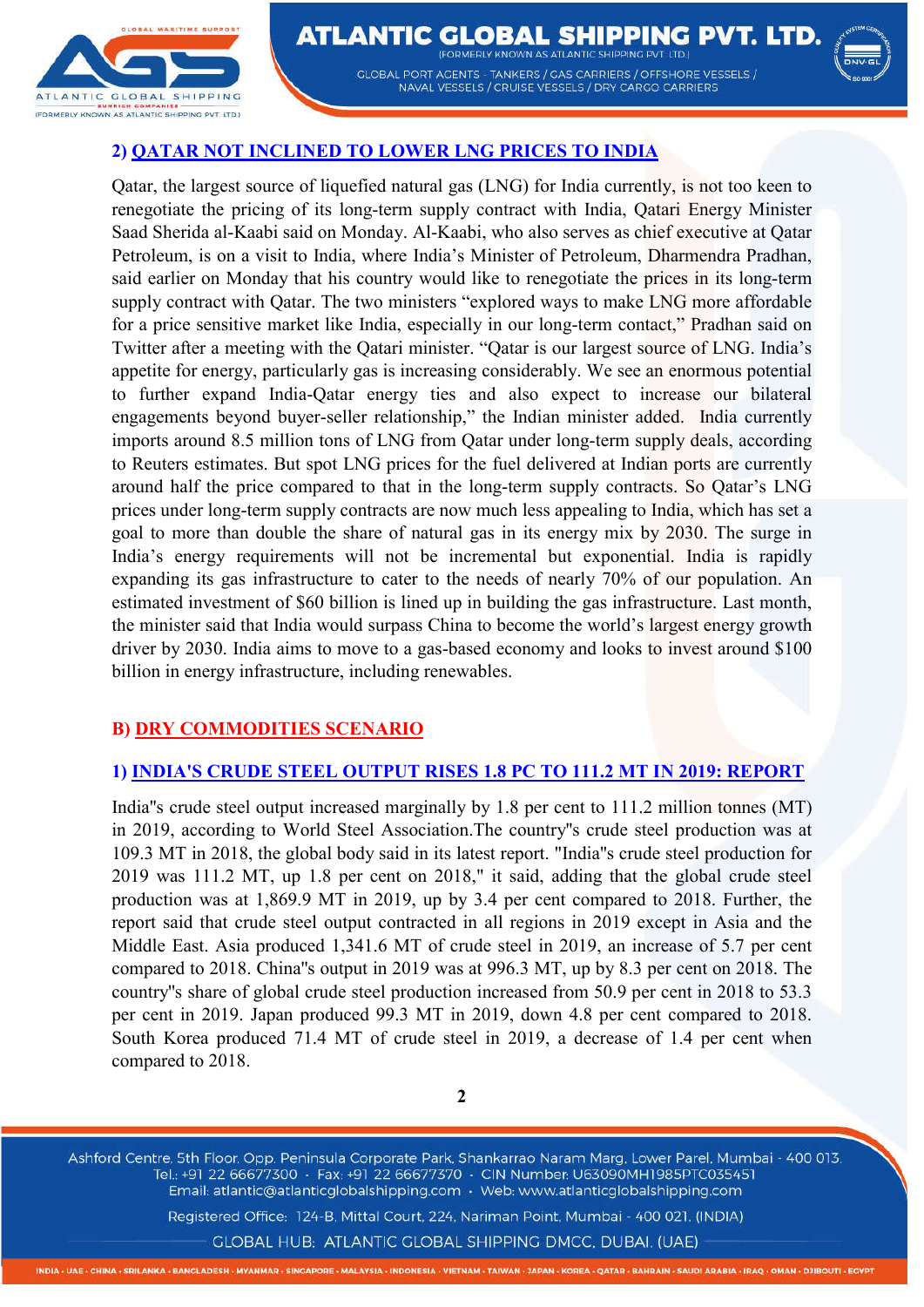

**ATLANTIC GLOBAL SHIPPING PVT. LTD. EODMEDIV KNOWN AS ATLANTIC SHIDDING BVT LTD.** GLOBAL PORT AGENTS - TANKERS / GAS CARRIERS / OFFSHORE VESSELS / NAVAL VESSELS / CRUISE VESSELS / DRY CARGO CARRIERS



# **C) CONTAINER SERVICES**

# **1) CHITTAGONG TRADE FROM INDIA**

The lifting of trade sanctions with respect to transhipment cargo from east coast of India to Bangladesh and leeway given of trade licenses for feedering services to Chittagong port has opened new business avenues for trade between Vizag/kpt / Chennai To Chittagong. The Commencing of IEX service( operated by COSCO/HLL/YML) has been a shot of adrenaline for TP boxes which scheduled for Chittagong via Colombo now has the option of moving via vizag or kpt. The hinterland accumulates cargo to Chennai which moves to CCTL vis rail n onwards can be connected to Chittagong via vizag or kpt or directly through Chennai. SCI also has an considerable amount of empty 40 footers moving to Chittagong which can be routed thru vizag. The outflow of empty reefers and 40 foot containers is considerable which has to finally be repositioned to India and same was being done via Colombo. The direct connection now will act as a cost saver to the MLO's and NVOCC as the additional cost incurred for TP via Colombo will be saved and there is a huge saving in the number of days for the repositioning to India. Overall a WIN-WIN situation for the trade in general and vessel operators.

### **D) PORT DEVELOPMENTS**

### **1) SIGNS OF RECOVERY: CARGO HANDLING AT PORTS GAINS MOMENTUM**

In an early indication of economic recovery, cargo handling in Indian ports is witnessing a spike. The trend was noticed since mid-December and gained momentum in January. Cargo handling at ports normally improves in December-January. But this year has been different due to sluggish economic growth during the last two quarters. The manufacturing sector suffered contraction for nearly five months with trailing effect on port operations. According to Indian Ports Association (IPA), 12 major (government-run) ports reported barely 0.98 per cent growth in cargo during April-December 2019. Though the growth is still lower than last year, things have certainly changed for the better in January in both bulk and containerised cargo. At Paradip, iron ore and pellet exports are maintaining a robust growth in January, leading to congestion and waiting at berths.

**3**

Ashford Centre, 5th Floor, Opp. Peninsula Corporate Park, Shankarrao Naram Marg, Lower Parel, Mumbai - 400 013. Tel.: +91 22 66677300 · Fax: +91 22 66677370 · CIN Number: U63090MH1985PTC035451 Email: atlantic@atlanticglobalshipping.com · Web: www.atlanticglobalshipping.com

Registered Office: 124-B, Mittal Court, 224, Nariman Point, Mumbai - 400 021, (INDIA)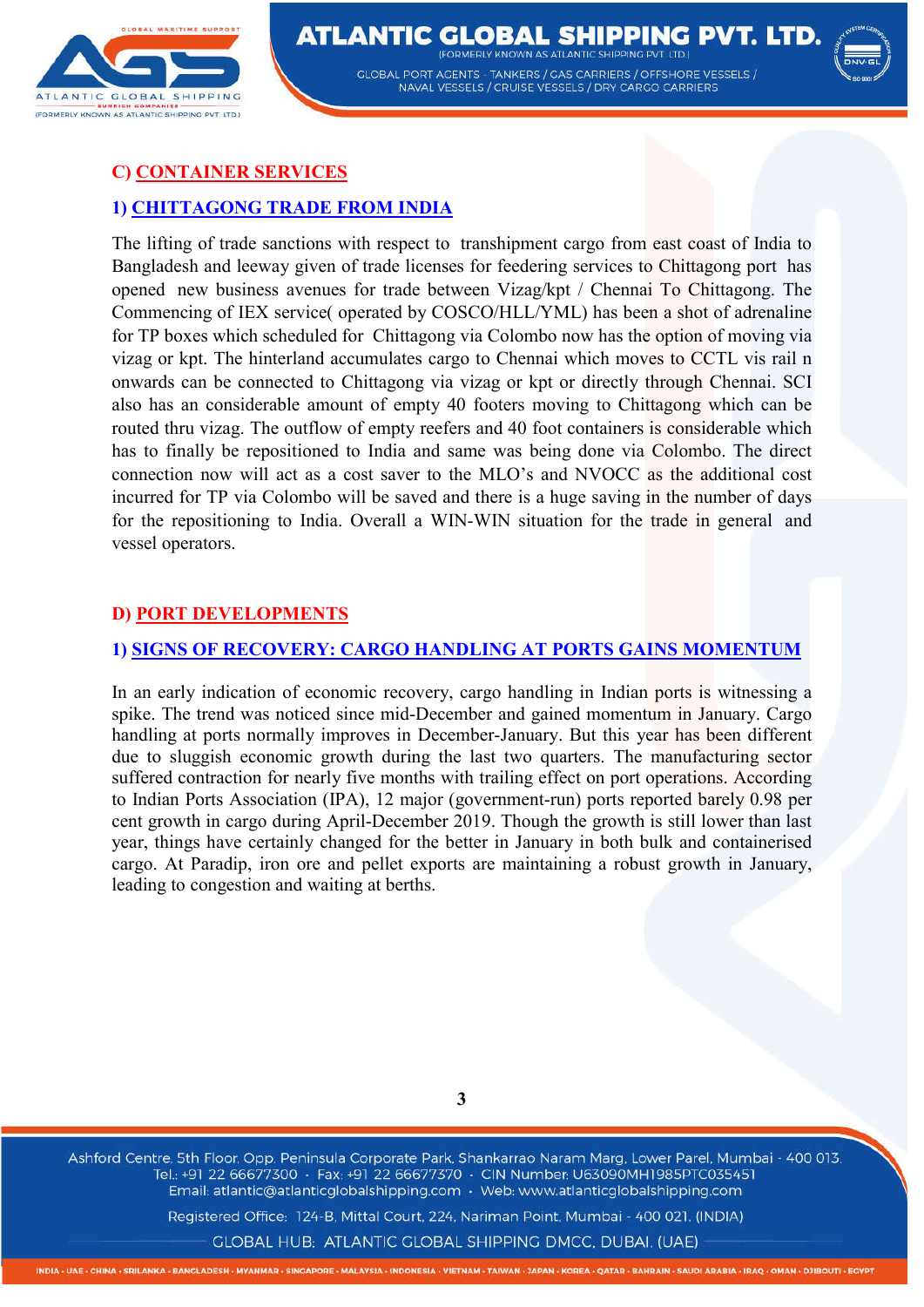



# **2) CARGO TRAFFIC AT NON-MAJOR PORTS UP 4.8 PER CENT TO 447.21 MT IN APRIL-DECEMBER**

Cargo traffic at India's non-major ports jumped 4.8 per cent in April-December period of the current fiscal to 447.21 million tonnes (MT), a Shipping Ministry report has said. These nonmajor ports had recorded a cargo traffic of 426.53 MT in the April-December period of 2018- 19. During the April-December 2019-20, Directorate of Ports at Odisha recorded highest growth in traffic at 64.2 per cent followed by Ports of Tamil Nadu Maritime Board (34.1 per cent), Directorate of Ports, Puducherry, 27.7 per cent) and Ports Management Board, Andaman & Nicobar Islands (25.4 per cent) against the corresponding period of the previous fiscal, as per the report. Directorate of Ports, Karnataka, recorded a growth of 25 per cent while Gujarat Maritime Board recorded a growth of 4.1 per cent.

## **E) OTHER DEVELOPMENTS**

## **1) SHIPPING NEEDS TO PREPARE FOR CORONAVIRUS**

The shipping industry needs to be prepared for potential restrictions in order to prevent the further spread of the 'Wuhan' coronavirus, advises Hill Dickinson, a leading maritime law firm. Preparation for potential escalation is needed, advises Beth Bradley, a partner with Hill Dickinson's marine team, who says that shipping should be prepared to face the same issues that arose in previous severe disease outbreaks, such as with other coronaviruses or Ebola, such as infection of crew members, quarantine measures, closure of ports, and possible repercussions on charterparty obligations. "While this outbreak is not currently anticipated to cause the global complications experienced by the Ebola and Sars outbreaks, it is wise for ship operators and charterers to be prepared for any greater spread of this virus," she says. Delays caused by quarantines and deviations have a different impact under charterparties. In relation to the safety of the crew, employers have a duty of care towards the crew under their employment contracts, and a breach of such a duty may lead to exposure to a variety of claims. Under time charterparties, when a vessel is delayed by a quarantine or is forced to deviate due to an infected crew member, the vessel may be placed off-hire, subject to the wording of the charter. Common wordings of charterparties have been held to place the vessel off-hire due to legal or administrative restraints if they related to the efficiency or condition of the vessel or crew. In spite of this, should the delay be the inevitable result of orders resulting from how the charterers chose to employ the vessel, the vessel may remain on hire. The outcome in each case will depend on the facts and the wording of the charterparty. Under voyage charters, a deviation for the safety of the crew will be at the shipowner's expense as no additional freight may be payable unless, under the Hague or Hague-Visby Rules, a 'reasonable deviation' defence is successfully raised. In order to commence laytime under a voyage charterparty, owners need to tender a valid Notice of Readiness (NOR). For owners to do so, a vessel requires free pratique. Absent wording to the contrary in the charterparty, everyday practice provides that a master can give a valid NOR without having first obtained free pratique, provided that there is no reason to assume that it is anything other than a mere formality.

**4**

Ashford Centre, 5th Floor, Opp. Peninsula Corporate Park, Shankarrao Naram Marg, Lower Parel, Mumbai - 400 013. Tel.: +91 22 66677300 · Fax: +91 22 66677370 · CIN Number: U63090MH1985PTC035451 Email: atlantic@atlanticglobalshipping.com · Web: www.atlanticglobalshipping.com

Registered Office: 124-B. Mittal Court. 224. Nariman Point. Mumbai - 400 021. (INDIA)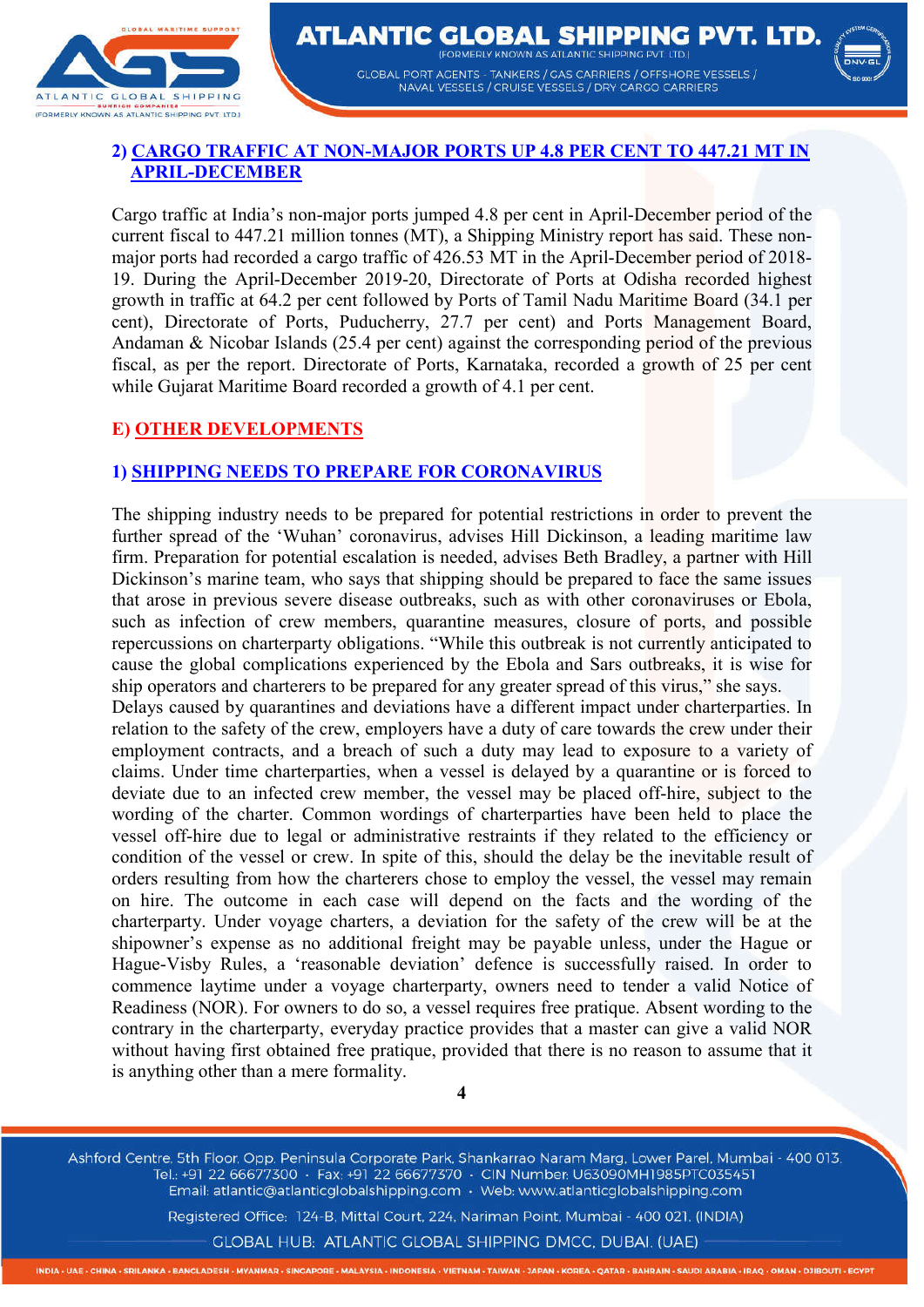

**ATLANTIC GLOBAL SHIPPING PVT. LTD. EODMEDIV KNOWN AS ATLANTIC SHIDDING BVT LTD.** GLOBAL PORT AGENTS - TANKERS / GAS CARRIERS / OFFSHORE VESSELS / NAVAL VESSELS / CRUISE VESSELS / DRY CARGO CARRIERS



### **1) SHIPPING NEEDS TO PREPARE FOR CORONAVIRUS (Contd)**

However, in cases of an outbreak, a vessel may be subject to quarantine delays, such that the assumption that the vessel will be able to obtain free pratique will not be a mere formality. If a vessel is calling, or has called in, an infected area, special protective measures may cause delays until the health of the crew is ascertained. The risk of such delays until a valid NOR is capable of being tendered is borne by the owner, unless the charterparty provides otherwise. Under a charterparty, charterers are under an obligation to nominate a safe port, an order with which the shipowners must comply with unless there is an unacceptable risk, or the port is known to be unsafe. Risks to the crew may render a port unsafe even where there is no risk of real damage to the vessel. Consequently, a contagious disease may legally make a port unsafe. The safety of a port depends greatly on whether proper precautions and protective measures are in place to ensure that a vessel can call at the port without risking infection of its crew. Such measures were taken during both the Ebola and MERS outbreaks, and numerous ports remained open despite being affected by the outbreak.

#### **2) SOON, STATE-OWNED PORTS TOO WILL BE FREE TO SET TARIFFS**

The Centre is weighing a policy to introduce dynamic pricing of services at state-owned ports, broadly following a model adopted by other consumer-facing transport sectors such as airlines and the Railways. "Like private ports, the major ports will also be able to offer tariffs to various trades depending upon the volumes, frequency, etc. The policy ll be applicable only to services, both vessel- and cargo-related, provided by the 12 major ports run by the Centre," a government official briefed on the plan said. Private terminals operating at major ports will not be covered under the policy. "Currently, port trusts offer volume discounts/rebates to customers for container cargo and concession in vessel related charges to container ships after taking approval from its board of trustees. Once the dynamic pricing policy is in place, the port trusts will be able to raise or lower the rates at their discretion without going to the board," the official said.

**F) WEATHER/STRIKE- NIL**

**5**

Ashford Centre, 5th Floor, Opp. Peninsula Corporate Park, Shankarrao Naram Marg, Lower Parel, Mumbai - 400 013. Tel.: +91 22 66677300 · Fax: +91 22 66677370 · CIN Number: U63090MH1985PTC035451 Email: atlantic@atlanticglobalshipping.com · Web: www.atlanticglobalshipping.com

Registered Office: 124-B. Mittal Court. 224. Nariman Point. Mumbai - 400 021. (INDIA)